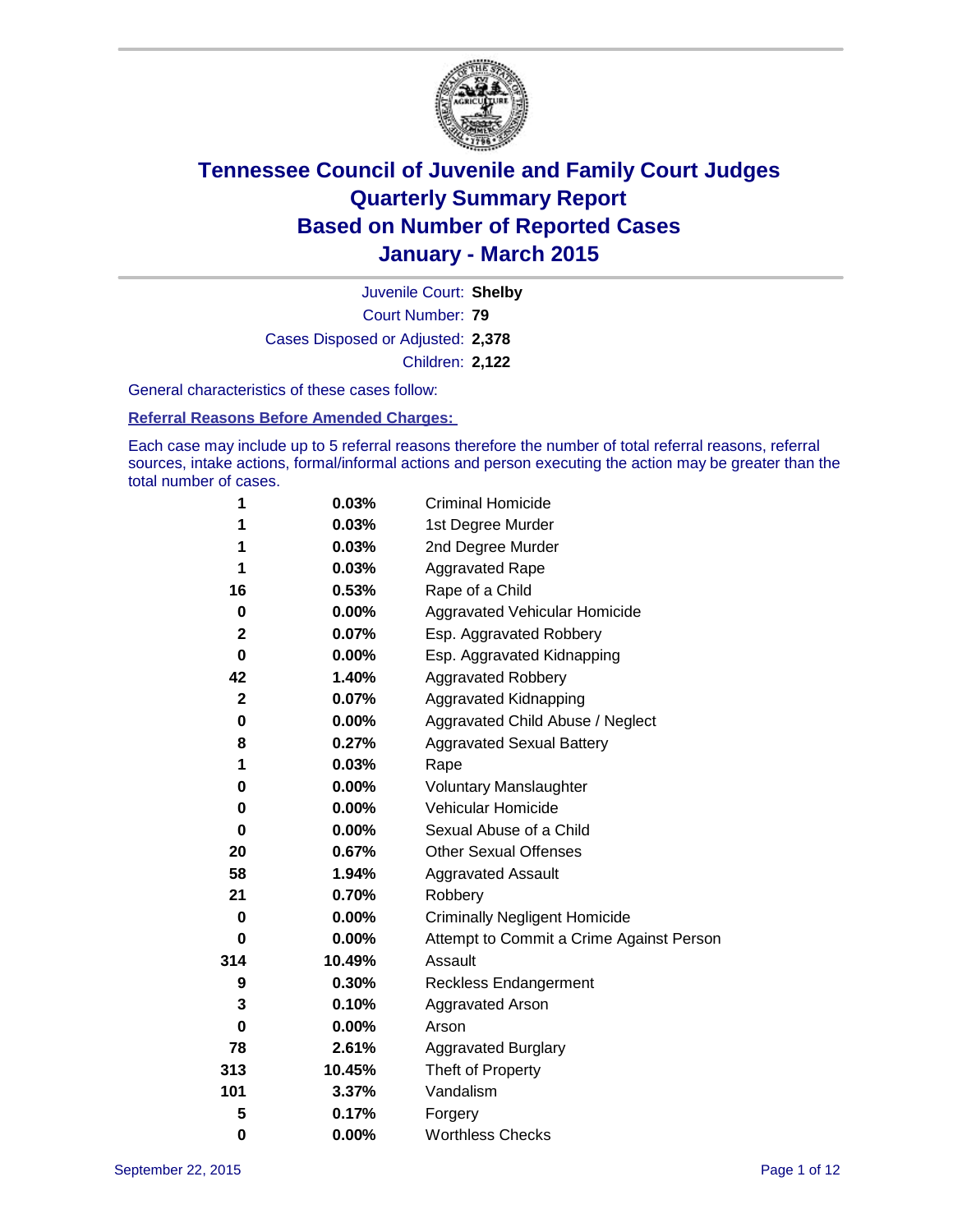

Court Number: **79** Juvenile Court: **Shelby** Cases Disposed or Adjusted: **2,378** Children: **2,122**

#### **Referral Reasons Before Amended Charges:**

Each case may include up to 5 referral reasons therefore the number of total referral reasons, referral sources, intake actions, formal/informal actions and person executing the action may be greater than the total number of cases.

| 0                | 0.00%    | Illegal Possession / Fraudulent Use of Credit / Debit Cards |
|------------------|----------|-------------------------------------------------------------|
| 41               | 1.37%    | <b>Burglary</b>                                             |
| 5                | 0.17%    | Unauthorized Use of a Vehicle                               |
| 0                | $0.00\%$ | <b>Cruelty to Animals</b>                                   |
| 12               | 0.40%    | Sale of Controlled Substances                               |
| 52               | 1.74%    | <b>Other Drug Offenses</b>                                  |
| 118              | 3.94%    | Possession of Controlled Substances                         |
| 1                | 0.03%    | <b>Criminal Attempt</b>                                     |
| 29               | 0.97%    | Carrying Weapons on School Property                         |
| 33               | 1.10%    | Unlawful Carrying / Possession of a Weapon                  |
| 45               | 1.50%    | <b>Evading Arrest</b>                                       |
| $\boldsymbol{2}$ | 0.07%    | Escape                                                      |
| $\bf{0}$         | 0.00%    | Driving Under Influence (DUI)                               |
| 16               | 0.53%    | Possession / Consumption of Alcohol                         |
| 28               | 0.94%    | Resisting Stop, Frisk, Halt, Arrest or Search               |
| 3                | 0.10%    | <b>Aggravated Criminal Trespass</b>                         |
| 1                | 0.03%    | Harassment                                                  |
| 0                | 0.00%    | Failure to Appear                                           |
| 0                | 0.00%    | Filing a False Police Report                                |
| 0                | $0.00\%$ | Criminal Impersonation                                      |
| 128              | 4.28%    | <b>Disorderly Conduct</b>                                   |
| 74               | 2.47%    | <b>Criminal Trespass</b>                                    |
| 9                | 0.30%    | <b>Public Intoxication</b>                                  |
| 4                | 0.13%    | Gambling                                                    |
| 116              | 3.87%    | <b>Traffic</b>                                              |
| 3                | 0.10%    | <b>Local Ordinances</b>                                     |
| 0                | $0.00\%$ | Violation of Wildlife Regulations                           |
| 26               | 0.87%    | Contempt of Court                                           |
| 6                | 0.20%    | Violation of Probation                                      |
| 0                | 0.00%    | Violation of Aftercare                                      |
| 0                | 0.00%    | <b>Unruly Behavior</b>                                      |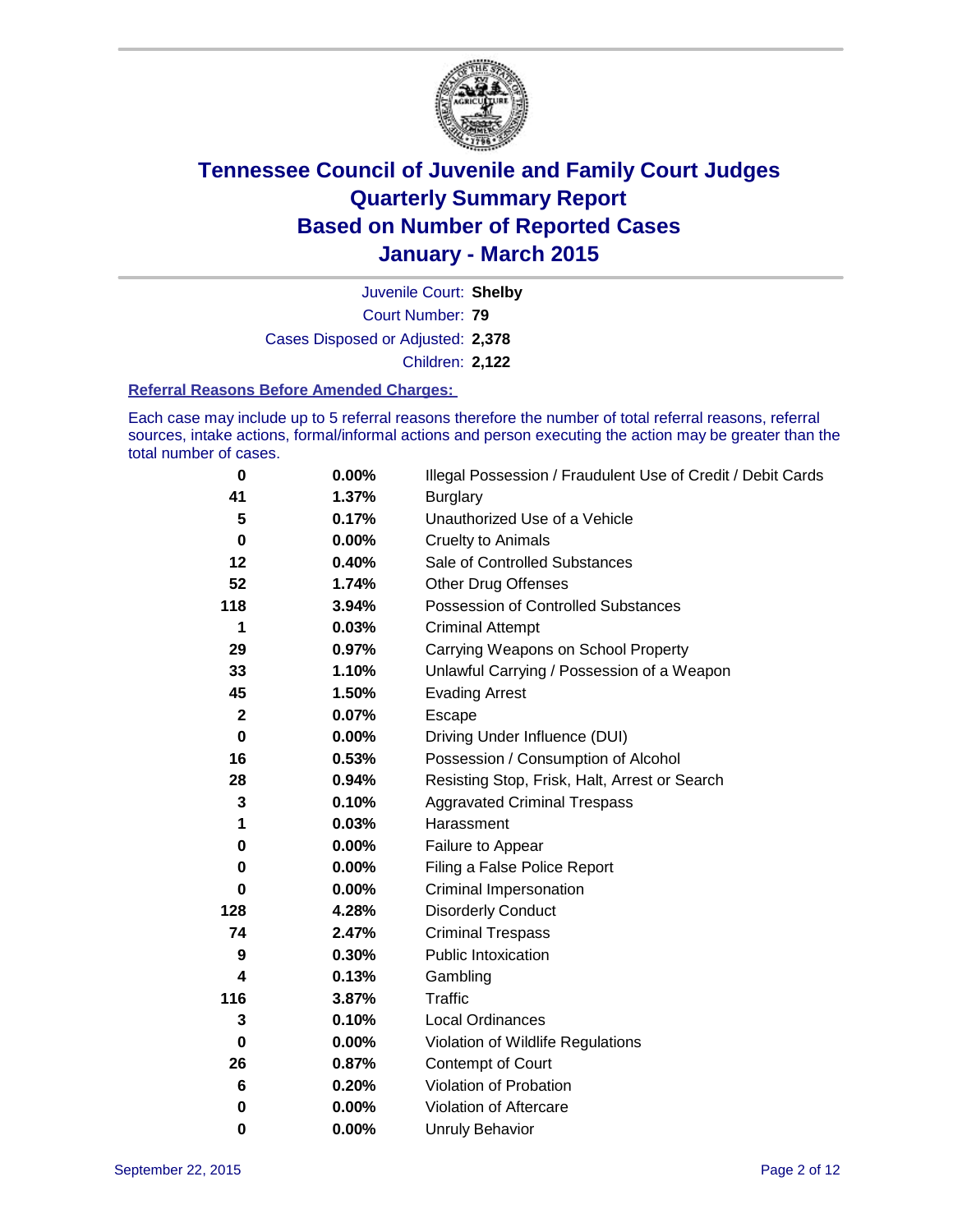

Court Number: **79** Juvenile Court: **Shelby** Cases Disposed or Adjusted: **2,378** Children: **2,122**

### **Referral Reasons Before Amended Charges:**

Each case may include up to 5 referral reasons therefore the number of total referral reasons, referral sources, intake actions, formal/informal actions and person executing the action may be greater than the total number of cases.

| 194          | 6.48%    | Truancy                                |
|--------------|----------|----------------------------------------|
| 4            | 0.13%    | In-State Runaway                       |
| $\mathbf{2}$ | 0.07%    | Out-of-State Runaway                   |
| 31           | 1.04%    | Possession of Tobacco Products         |
| 0            | 0.00%    | Violation of a Valid Court Order       |
| 89           | 2.97%    | <b>Violation of Curfew</b>             |
| 0            | 0.00%    | Sexually Abused Child                  |
| 0            | 0.00%    | <b>Physically Abused Child</b>         |
| 296          | 9.89%    | Dependency / Neglect                   |
|              | 0.03%    | <b>Termination of Parental Rights</b>  |
| 0            | 0.00%    | <b>Violation of Pretrial Diversion</b> |
| 0            | $0.00\%$ | Violation of Informal Adjustment       |
| 0            | $0.00\%$ | <b>Judicial Review</b>                 |
| 210          | 7.01%    | <b>Administrative Review</b>           |
| 0            | 0.00%    | <b>Foster Care Review</b>              |
| 93           | 3.11%    | Custody                                |
| 97           | 3.24%    | Visitation                             |
| 0            | 0.00%    | Paternity / Legitimation               |
| 0            | $0.00\%$ | <b>Child Support</b>                   |
| 0            | 0.00%    | <b>Request for Medical Treatment</b>   |
| $\bf{0}$     | 0.00%    | <b>Consent to Marry</b>                |
| 228          | 7.62%    | Other                                  |
| 2,994        | 100.00%  | <b>Total Referrals</b>                 |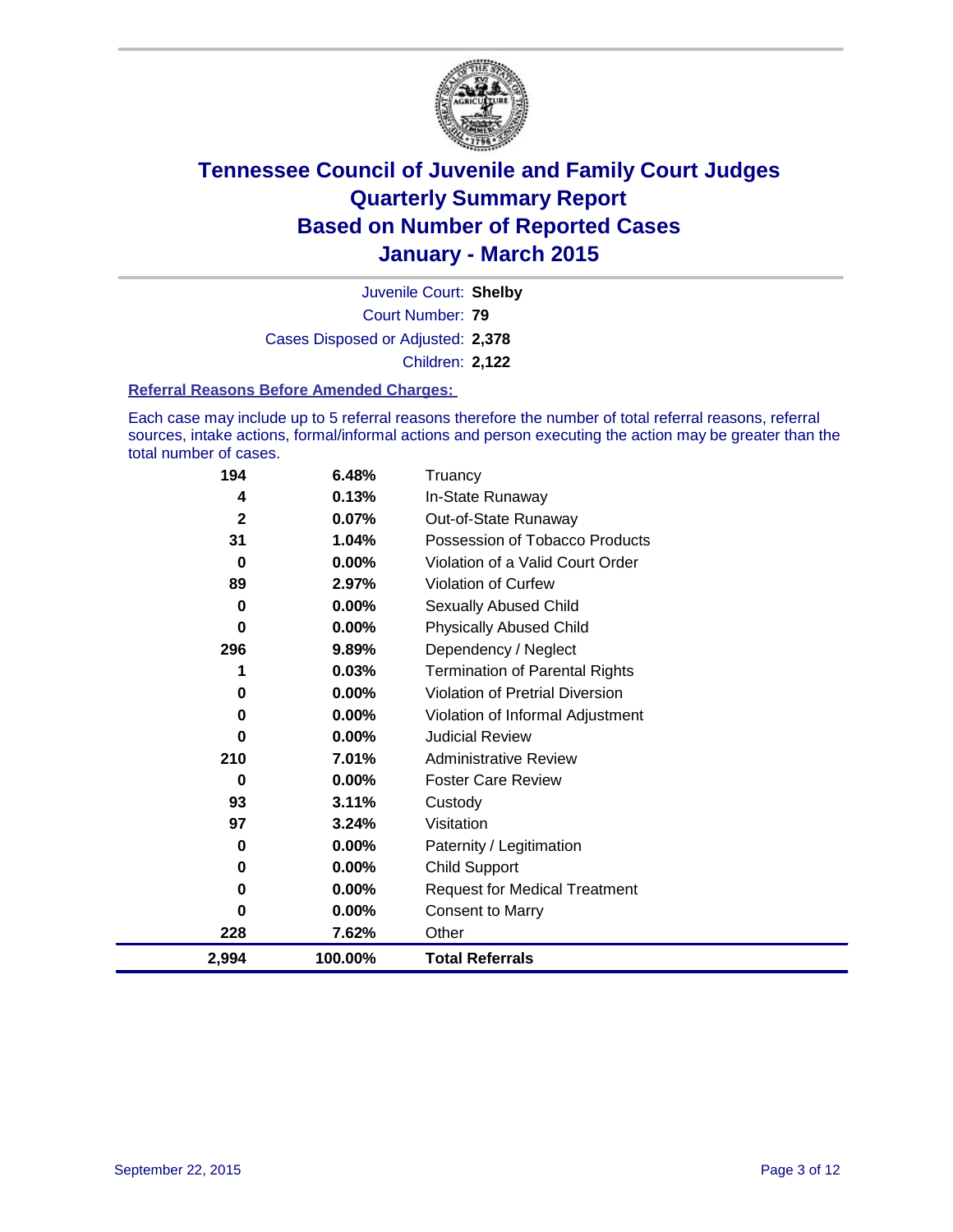

| Juvenile Court: Shelby            |  |
|-----------------------------------|--|
| Court Number: 79                  |  |
| Cases Disposed or Adjusted: 2,378 |  |
| <b>Children: 2,122</b>            |  |
|                                   |  |

### **Referral Sources: 1**

| 2,994 | 100.00%  | <b>Total Referral Sources</b>     |
|-------|----------|-----------------------------------|
| 26    | 0.87%    | Other                             |
| 0     | $0.00\%$ | <b>Unknown</b>                    |
| 0     | 0.00%    | Hospital                          |
| 0     | $0.00\%$ | Child & Parent                    |
| 0     | 0.00%    | Victim                            |
| 6     | 0.20%    | <b>Other Court</b>                |
| 120   | 4.01%    | Social Agency                     |
| 7     | 0.23%    | <b>Court Staff</b>                |
| 0     | 0.00%    | <b>District Attorney's Office</b> |
| 0     | $0.00\%$ | <b>Other State Department</b>     |
| 0     | 0.00%    | <b>DCS</b>                        |
| 0     | $0.00\%$ | CSA                               |
| 157   | 5.24%    | School                            |
| 0     | $0.00\%$ | Self                              |
| 0     | $0.00\%$ | Relatives                         |
| 583   | 19.47%   | Parents                           |
| 2,095 | 69.97%   | Law Enforcement                   |

### **Age of Child at Referral: 2**

| 2,122        | 100.00%  | <b>Total Child Count</b> |
|--------------|----------|--------------------------|
| 0            | $0.00\%$ | <b>Unknown</b>           |
| $\mathbf{2}$ | 0.09%    | Ages 19 and Over         |
| 432          | 20.36%   | Ages 17 through 18       |
| 617          | 29.08%   | Ages 15 through 16       |
| 329          | 15.50%   | Ages 13 through 14       |
| 162          | 7.63%    | Ages 11 through 12       |
| 580          | 27.33%   | Ages 10 and Under        |

<sup>1</sup> If different than number of Referral Reasons (2994), verify accuracy of your court's data.

One child could be counted in multiple categories, verify accuracy of your court's data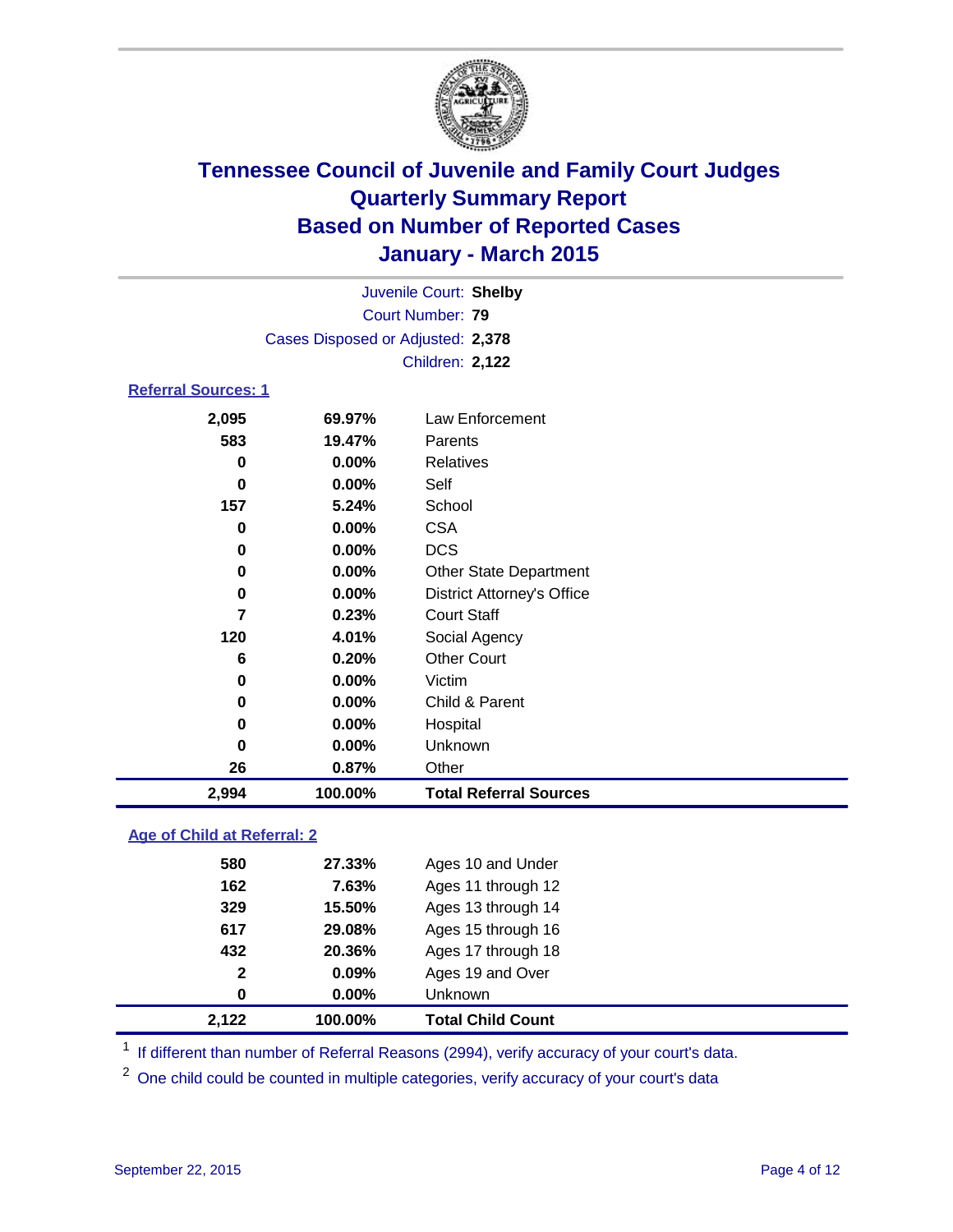

| Juvenile Court: Shelby                  |                                   |                          |  |  |
|-----------------------------------------|-----------------------------------|--------------------------|--|--|
| Court Number: 79                        |                                   |                          |  |  |
|                                         | Cases Disposed or Adjusted: 2,378 |                          |  |  |
|                                         |                                   | Children: 2,122          |  |  |
| <b>Sex of Child: 1</b>                  |                                   |                          |  |  |
| 1,281                                   | 60.37%                            | Male                     |  |  |
| 841                                     | 39.63%                            | Female                   |  |  |
| $\bf{0}$                                | 0.00%                             | Unknown                  |  |  |
| 2,122                                   | 100.00%                           | <b>Total Child Count</b> |  |  |
| Race of Child: 1                        |                                   |                          |  |  |
| 332                                     | 15.65%                            | White                    |  |  |
| 1,714                                   | 80.77%                            | African American         |  |  |
| 0                                       | 0.00%                             | Native American          |  |  |
| 5                                       | 0.24%                             | Asian                    |  |  |
| 71                                      | 3.35%                             | Mixed                    |  |  |
| $\mathbf 0$                             | 0.00%                             | Unknown                  |  |  |
| 2,122                                   | 100.00%                           | <b>Total Child Count</b> |  |  |
| <b>Hispanic Origin: 1</b>               |                                   |                          |  |  |
| 1                                       | 0.05%                             | Yes                      |  |  |
| 2,121                                   | 99.95%                            | <b>No</b>                |  |  |
| $\bf{0}$                                | 0.00%                             | Unknown                  |  |  |
| 2,122                                   | 100.00%                           | <b>Total Child Count</b> |  |  |
| <b>School Enrollment of Children: 1</b> |                                   |                          |  |  |
| 1,713                                   | 80.73%                            | Yes                      |  |  |
| 409                                     | 19.27%                            | No                       |  |  |
| $\mathbf 0$                             | 0.00%                             | Unknown                  |  |  |
| 2,122                                   | 100.00%                           | <b>Total Child Count</b> |  |  |

<sup>1</sup> One child could be counted in multiple categories, verify accuracy of your court's data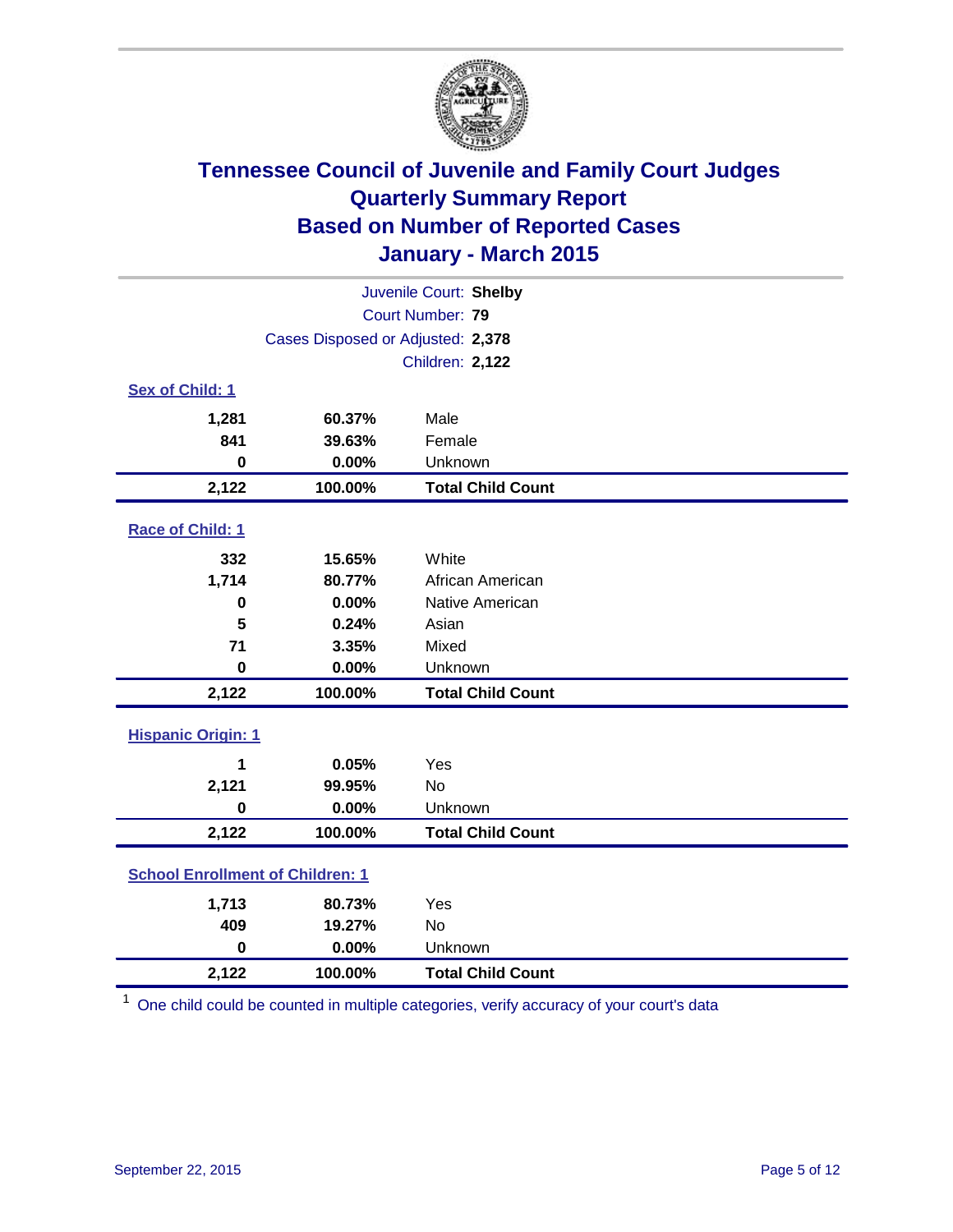

Court Number: **79** Juvenile Court: **Shelby** Cases Disposed or Adjusted: **2,378** Children: **2,122**

### **Living Arrangement of Child at Time of Referral: 1**

| 2,122        | 100.00%  | <b>Total Child Count</b>     |
|--------------|----------|------------------------------|
| 32           | 1.51%    | Other                        |
| 5            | 0.24%    | Unknown                      |
|              | 0.05%    | Independent                  |
| 7            | 0.33%    | In an Institution            |
| $\mathbf{2}$ | $0.09\%$ | In a Residential Center      |
| 11           | 0.52%    | In a Group Home              |
| 67           | 3.16%    | With Foster Family           |
| 0            | $0.00\%$ | <b>With Adoptive Parents</b> |
| 321          | 15.13%   | <b>With Relatives</b>        |
| 198          | 9.33%    | With Father                  |
| 1,280        | 60.32%   | <b>With Mother</b>           |
| 52           | 2.45%    | With Mother and Stepfather   |
| 9            | 0.42%    | With Father and Stepmother   |
| 137          | 6.46%    | With Both Biological Parents |
|              |          |                              |

### **Type of Detention: 2**

| 0<br>181<br>0 | 0.00%<br>7.61%<br>0.00% | Non-Secure Placement<br>Juvenile Detention Facility<br>Jail - Complete Separation |
|---------------|-------------------------|-----------------------------------------------------------------------------------|
| 0             | $0.00\%$                | Jail - Partial Separation                                                         |
| 0             | $0.00\%$                | Jail - No Separation                                                              |
| 0             | $0.00\%$                | <b>Psychiatric Hospital</b>                                                       |
| 0             | $0.00\%$                | <b>Unknown</b>                                                                    |
| 2,197         | 92.39%                  | Does Not Apply                                                                    |
| 0             | $0.00\%$                | Other                                                                             |
| 2.378         | 100.00%                 | <b>Total Detention Count</b>                                                      |

<sup>1</sup> One child could be counted in multiple categories, verify accuracy of your court's data

 $2$  If different than number of Cases (2378) verify accuracy of your court's data.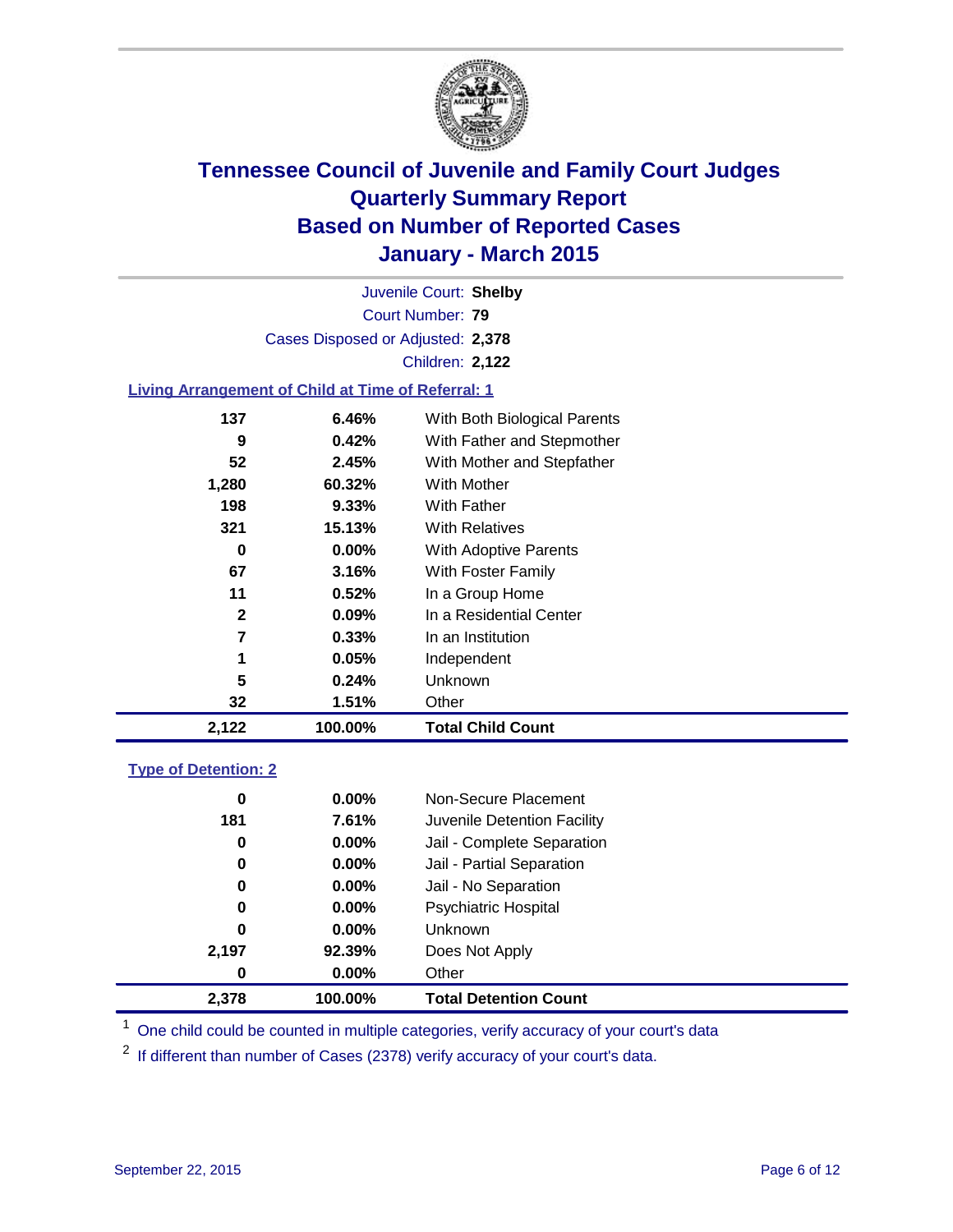

|                                                    |                                   | Juvenile Court: Shelby               |
|----------------------------------------------------|-----------------------------------|--------------------------------------|
|                                                    |                                   | Court Number: 79                     |
|                                                    | Cases Disposed or Adjusted: 2,378 |                                      |
|                                                    |                                   | Children: 2,122                      |
| <b>Placement After Secure Detention Hearing: 1</b> |                                   |                                      |
| 67                                                 | 2.82%                             | Returned to Prior Living Arrangement |
| 89                                                 | 3.74%                             | Juvenile Detention Facility          |
| 0                                                  | 0.00%                             | Jail                                 |
| $\bf{0}$                                           | 0.00%                             | Shelter / Group Home                 |
| 0                                                  | 0.00%                             | <b>Foster Family Home</b>            |
| 0                                                  | 0.00%                             | Psychiatric Hospital                 |
| U                                                  | 0.00%                             | Unknown                              |
| 2,222                                              | 93.44%                            | Does Not Apply                       |
| $\bf{0}$                                           | 0.00%                             | Other                                |
| 2,378                                              | 100.00%                           | <b>Total Placement Count</b>         |
|                                                    |                                   |                                      |
|                                                    |                                   |                                      |
| <b>Intake Actions: 2</b>                           |                                   |                                      |
| 734                                                | 24.52%                            | <b>Petition Filed</b>                |
| $\bf{0}$                                           | 0.00%                             | <b>Motion Filed</b>                  |
| 2,260                                              | 75.48%                            | <b>Citation Processed</b>            |
| 0                                                  | 0.00%                             | Notification of Paternity Processed  |
| $\bf{0}$                                           | 0.00%                             | Scheduling of Judicial Review        |
| $\bf{0}$                                           | 0.00%                             | Scheduling of Administrative Review  |
| 0                                                  | 0.00%                             | Scheduling of Foster Care Review     |
| $\bf{0}$                                           | 0.00%                             | Unknown                              |
| 0                                                  | 0.00%                             | Does Not Apply                       |
| 0                                                  | 0.00%                             | Other                                |

<sup>1</sup> If different than number of Cases (2378) verify accuracy of your court's data.

<sup>2</sup> If different than number of Referral Reasons (2994), verify accuracy of your court's data.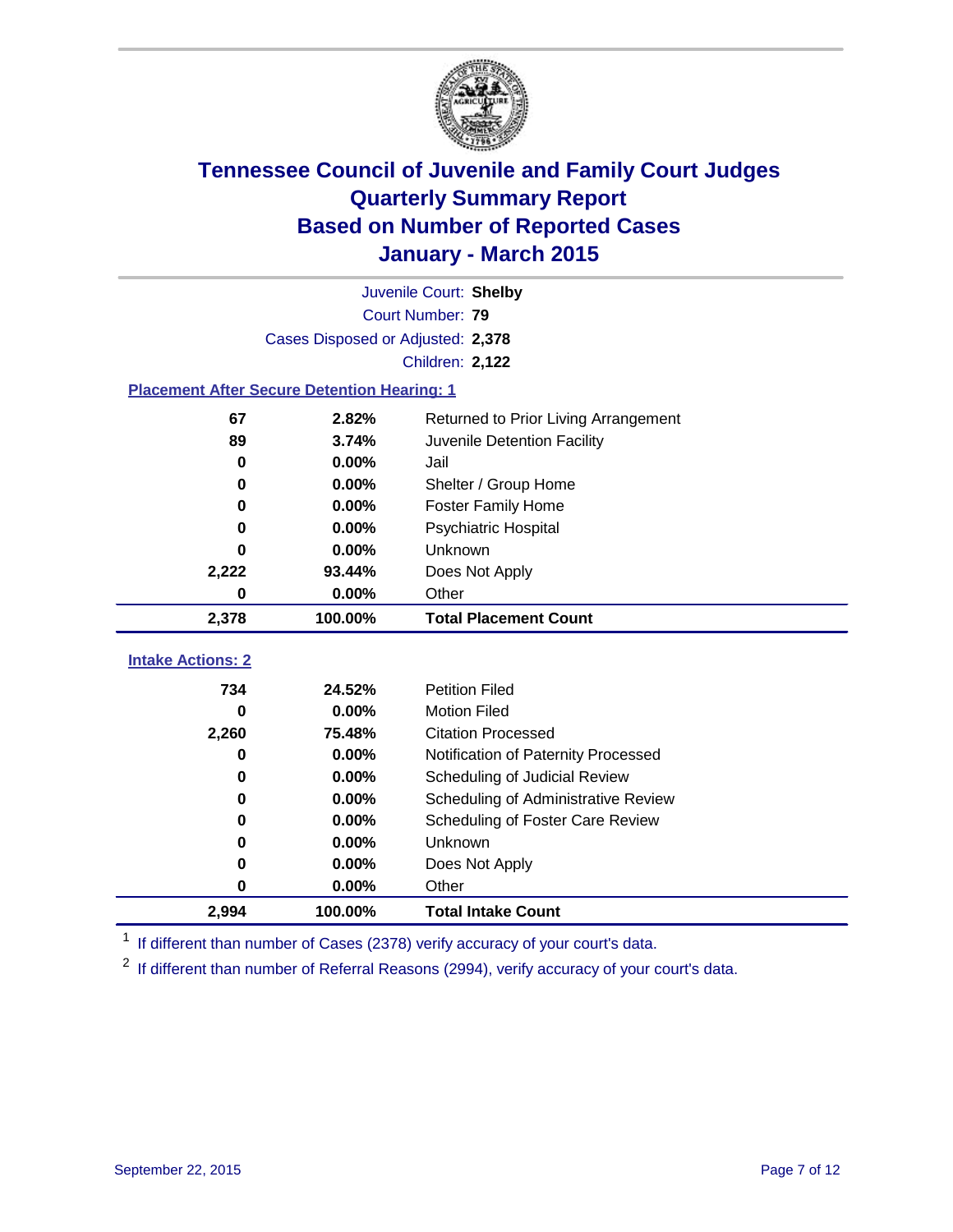

Court Number: **79** Juvenile Court: **Shelby** Cases Disposed or Adjusted: **2,378** Children: **2,122**

### **Last Grade Completed by Child: 1**

| 201              | 9.47%   | Too Young for School     |
|------------------|---------|--------------------------|
| 73               | 3.44%   | Preschool                |
| 71               | 3.35%   | Kindergarten             |
| 47               | 2.21%   | 1st Grade                |
| $\boldsymbol{0}$ | 0.00%   | 1st Grade                |
| 57               | 2.69%   | 2nd Grade                |
| $\pmb{0}$        | 0.00%   | 2nd Grade                |
| 57               | 2.69%   | 3rd Grade                |
| $\pmb{0}$        | 0.00%   | 3rd Grade                |
| 55               | 2.59%   | 4th Grade                |
| 0                | 0.00%   | 4th Grade                |
| 85               | 4.01%   | 5th Grade                |
| 0                | 0.00%   | 5th Grade                |
| 116              | 5.47%   | 6th Grade                |
| $\bf{0}$         | 0.00%   | 6th Grade                |
| 164              | 7.73%   | 7th Grade                |
| $\bf{0}$         | 0.00%   | 7th Grade                |
| 289              | 13.62%  | 8th Grade                |
| $\bf{0}$         | 0.00%   | 8th Grade                |
| 327              | 15.41%  | 9th Grade                |
| $\bf{0}$         | 0.00%   | 9th Grade                |
| 294              | 13.85%  | 10th Grade               |
| 197              | 9.28%   | 11th Grade               |
| 9                | 0.42%   | 12th Grade               |
| $\bf{0}$         | 0.00%   | Non-Graded Special Ed    |
| 0                | 0.00%   | <b>GED</b>               |
| 0                | 0.00%   | Graduated                |
| 48               | 2.26%   | Never Attended School    |
| 32               | 1.51%   | Unknown                  |
| $\bf{0}$         | 0.00%   | Other                    |
| 2,122            | 100.00% | <b>Total Child Count</b> |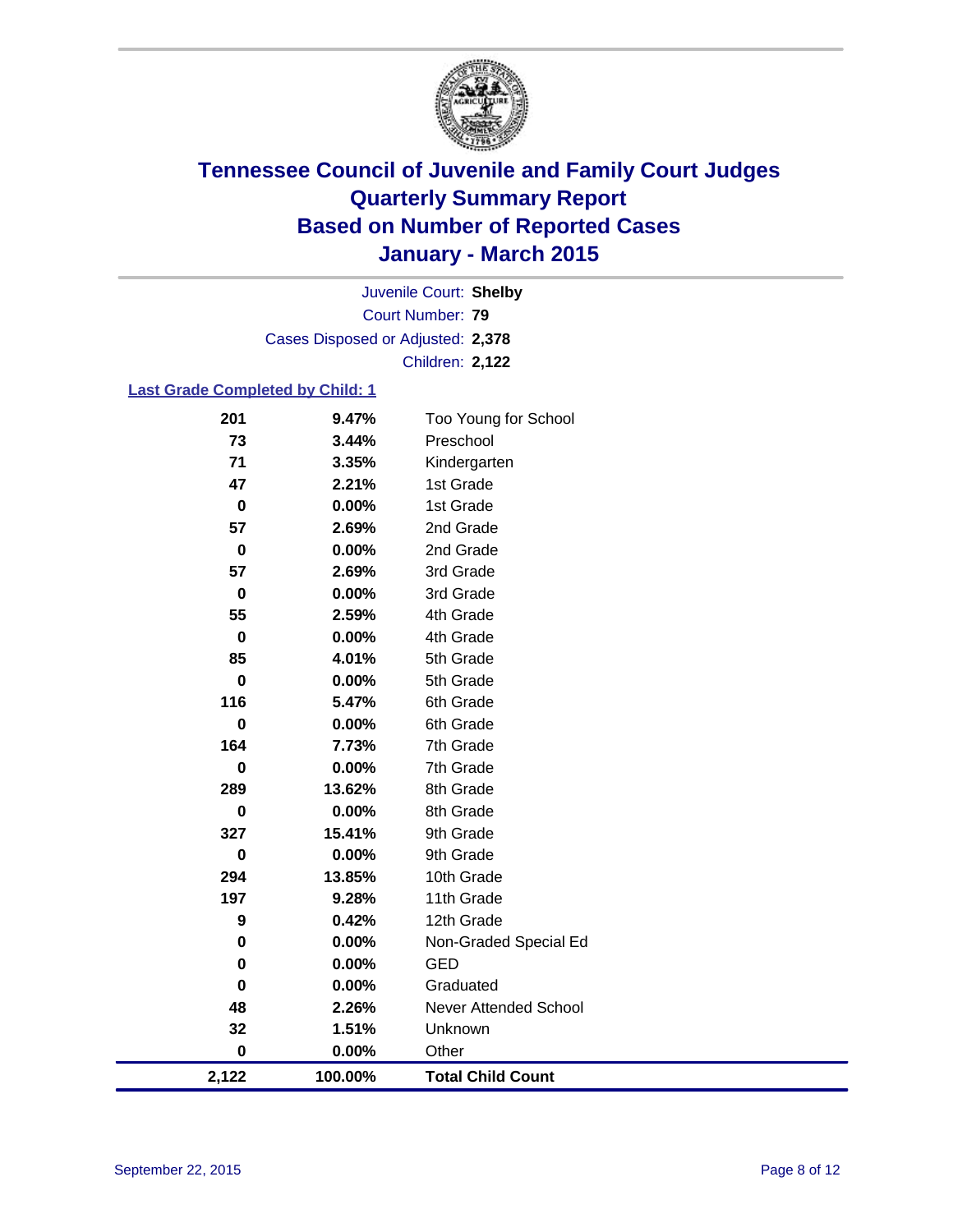

|                                         |                                   | Juvenile Court: Shelby                                                                  |  |  |
|-----------------------------------------|-----------------------------------|-----------------------------------------------------------------------------------------|--|--|
|                                         | Court Number: 79                  |                                                                                         |  |  |
|                                         | Cases Disposed or Adjusted: 2,378 |                                                                                         |  |  |
|                                         |                                   | <b>Children: 2,122</b>                                                                  |  |  |
| <b>Enrolled in Special Education: 1</b> |                                   |                                                                                         |  |  |
| 126                                     | 5.94%                             | Yes                                                                                     |  |  |
| 1.571                                   | 74.03%                            | No.                                                                                     |  |  |
| 425                                     | 20.03%                            | <b>Unknown</b>                                                                          |  |  |
| 2,122                                   | 100.00%                           | <b>Total Child Count</b>                                                                |  |  |
|                                         |                                   | One child could be counted in multiple categories, verify accuracy of your court's data |  |  |

<sup>1</sup> One child could be counted in multiple categories, verify accuracy of your court's data

| 2,994                        | 100.00%  | <b>Total Action Count</b> |
|------------------------------|----------|---------------------------|
| $\bf{0}$                     | $0.00\%$ | Unknown                   |
| 142                          | 4.74%    | Other                     |
| 1,258                        | 42.02%   | YSO                       |
| 1,347                        | 44.99%   | Magistrate                |
| 247                          | 8.25%    | Judge                     |
| <b>Action Executed By: 1</b> |          |                           |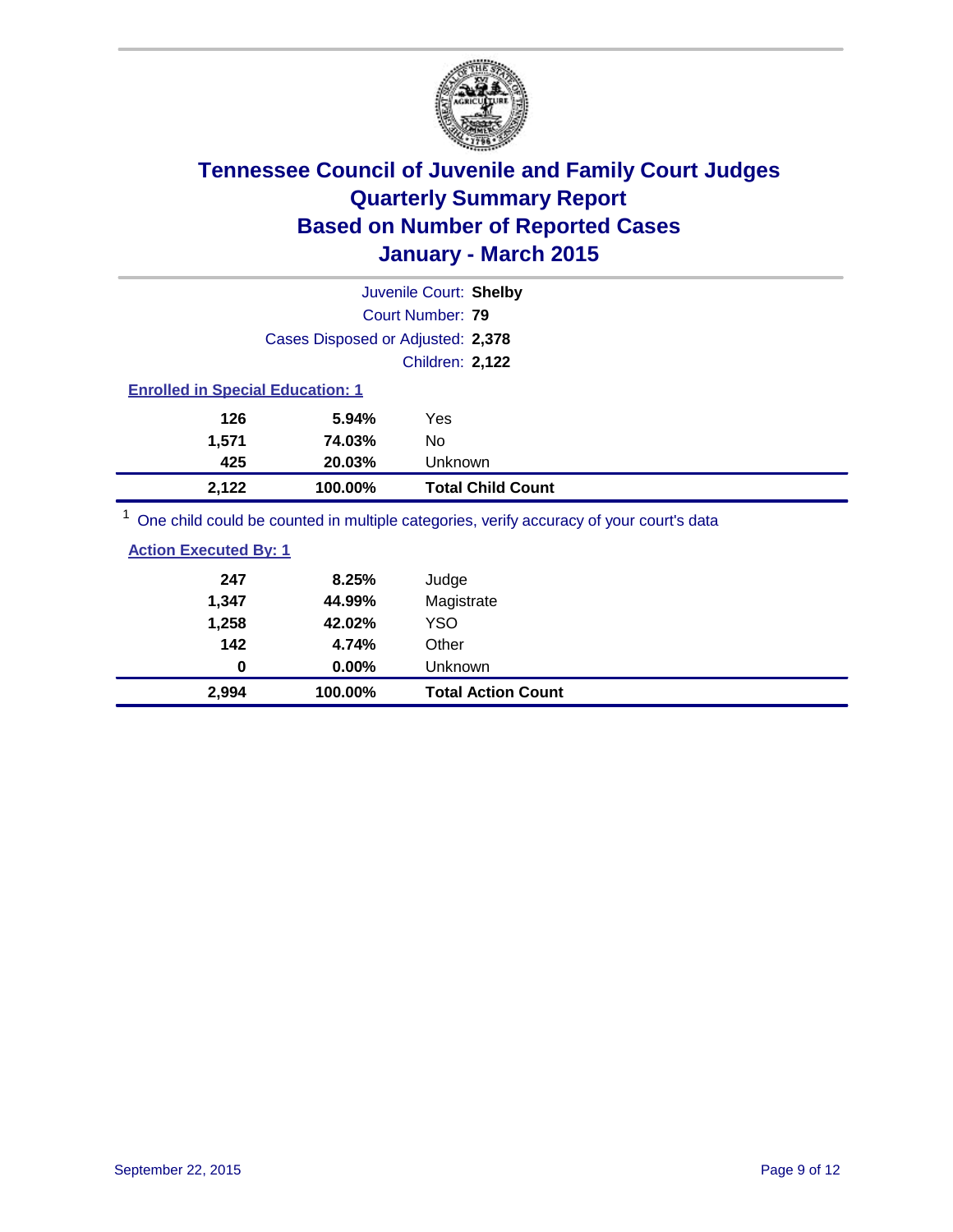

Court Number: **79** Juvenile Court: **Shelby** Cases Disposed or Adjusted: **2,378** Children: **2,122**

### **Formal / Informal Actions: 1**

| 263   | 8.78%    | Dismissed                                        |
|-------|----------|--------------------------------------------------|
| 0     | $0.00\%$ | Retired / Nolle Prosequi                         |
| 502   | 16.77%   | <b>Complaint Substantiated Delinquent</b>        |
| 0     | $0.00\%$ | <b>Complaint Substantiated Status Offender</b>   |
| 246   | 8.22%    | <b>Complaint Substantiated Dependent/Neglect</b> |
| 0     | $0.00\%$ | <b>Complaint Substantiated Abused</b>            |
| 0     | $0.00\%$ | <b>Complaint Substantiated Mentally III</b>      |
| 1,763 | 58.88%   | Informal Adjustment                              |
| 0     | $0.00\%$ | <b>Pretrial Diversion</b>                        |
| 40    | 1.34%    | <b>Transfer to Adult Court Hearing</b>           |
| 0     | $0.00\%$ | Charges Cleared by Transfer to Adult Court       |
| 0     | $0.00\%$ | Special Proceeding                               |
| 0     | $0.00\%$ | <b>Review Concluded</b>                          |
| 0     | $0.00\%$ | Case Held Open                                   |
| 180   | 6.01%    | Other                                            |
| 0     | $0.00\%$ | <b>Unknown</b>                                   |
| 2,994 | 100.00%  | <b>Total Action Count</b>                        |

<sup>1</sup> If different than number of Referral Reasons (2994), verify accuracy of your court's data.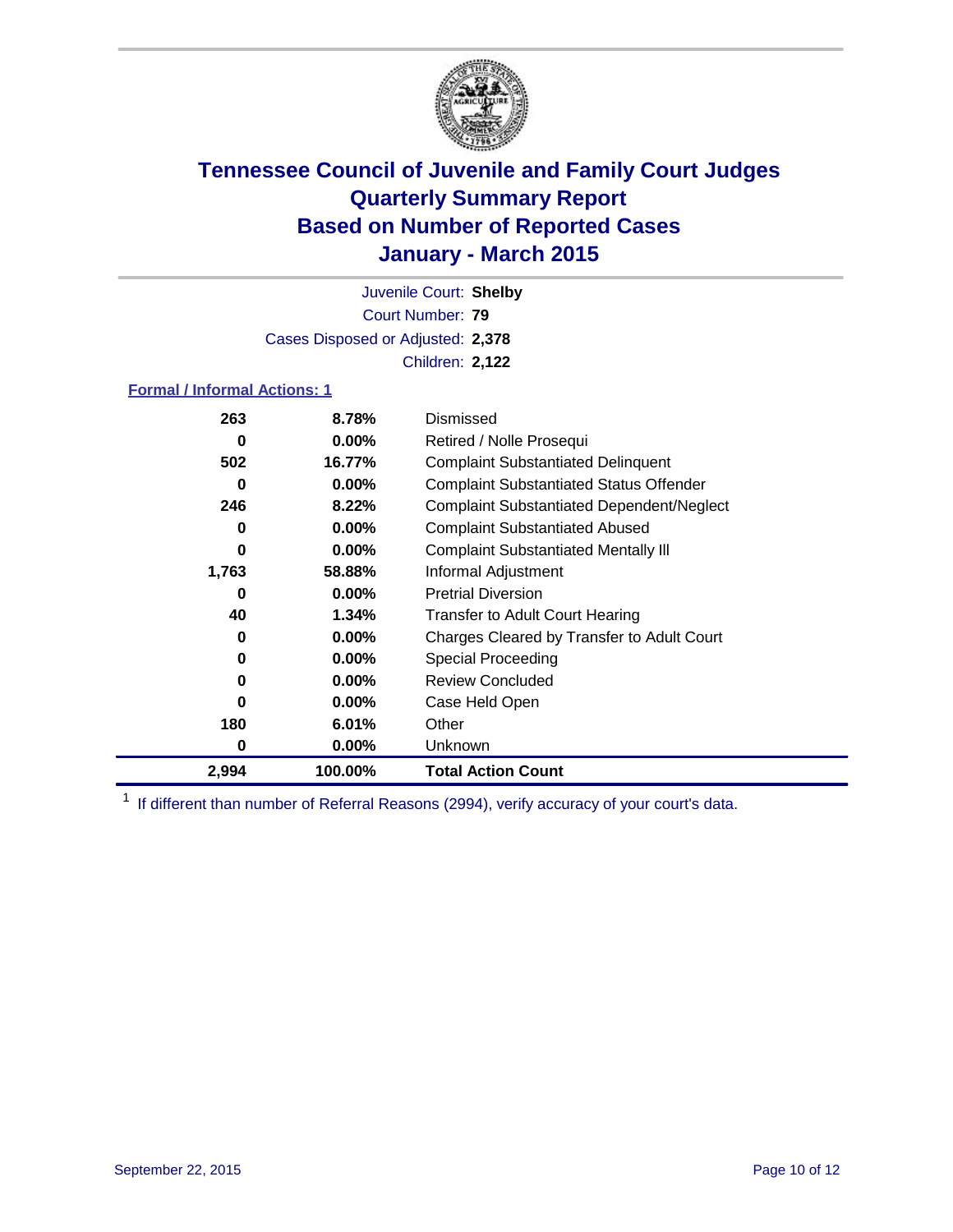

|                       |                                   | Juvenile Court: Shelby                                |
|-----------------------|-----------------------------------|-------------------------------------------------------|
|                       |                                   | Court Number: 79                                      |
|                       | Cases Disposed or Adjusted: 2,378 |                                                       |
|                       |                                   | Children: 2,122                                       |
| <b>Case Outcomes:</b> |                                   | There can be multiple outcomes for one child or case. |
| 688                   | 22.98%                            | <b>Case Dismissed</b>                                 |
| 0                     | 0.00%                             | Case Retired or Nolle Prosequi                        |
| 917                   | 30.63%                            | Warned / Counseled                                    |
| 0                     | 0.00%                             | Held Open For Review                                  |
| 212                   | 7.08%                             | Supervision / Probation to Juvenile Court             |
| 24                    | 0.80%                             | <b>Probation to Parents</b>                           |
| 36                    | 1.20%                             | Referral to Another Entity for Supervision / Service  |
| 224                   | 7.48%                             | Referred for Mental Health Counseling                 |
| 0                     | 0.00%                             | Referred for Alcohol and Drug Counseling              |
| 0                     | 0.00%                             | Referred to Alternative School                        |
| 0                     | 0.00%                             | Referred to Private Child Agency                      |
| 3                     | 0.10%                             | Referred to Defensive Driving School                  |
| 0                     | 0.00%                             | Referred to Alcohol Safety School                     |
| 0                     | 0.00%                             | Referred to Juvenile Court Education-Based Program    |
| 42                    | 1.40%                             | Driver's License Held Informally                      |
| 0                     | 0.00%                             | <b>Voluntary Placement with DMHMR</b>                 |
| 0                     | 0.00%                             | <b>Private Mental Health Placement</b>                |
| 0                     | 0.00%                             | <b>Private MR Placement</b>                           |
| 15                    | 0.50%                             | Placement with City/County Agency/Facility            |
| 351                   | 11.72%                            | Placement with Relative / Other Individual            |
| 0                     | 0.00%                             | Fine                                                  |
| 43                    | 1.44%                             | <b>Public Service</b>                                 |
| 48                    | 1.60%                             | Restitution                                           |
| 0                     | 0.00%                             | <b>Runaway Returned</b>                               |
| 41                    | 1.37%                             | No Contact Order                                      |
| 0                     | 0.00%                             | Injunction Other than No Contact Order                |
| 0                     | $0.00\%$                          | <b>House Arrest</b>                                   |
| 0                     | 0.00%                             | <b>Court Defined Curfew</b>                           |
| 0                     | 0.00%                             | Dismissed from Informal Adjustment                    |
| 0                     | 0.00%                             | <b>Dismissed from Pretrial Diversion</b>              |
| 6                     | 0.20%                             | Released from Probation                               |
| 20                    | 0.67%                             | <b>Transferred to Adult Court</b>                     |
| 0                     | 0.00%                             | <b>DMHMR Involuntary Commitment</b>                   |
| 1                     | 0.03%                             | <b>DCS Commitment - Determinate</b>                   |